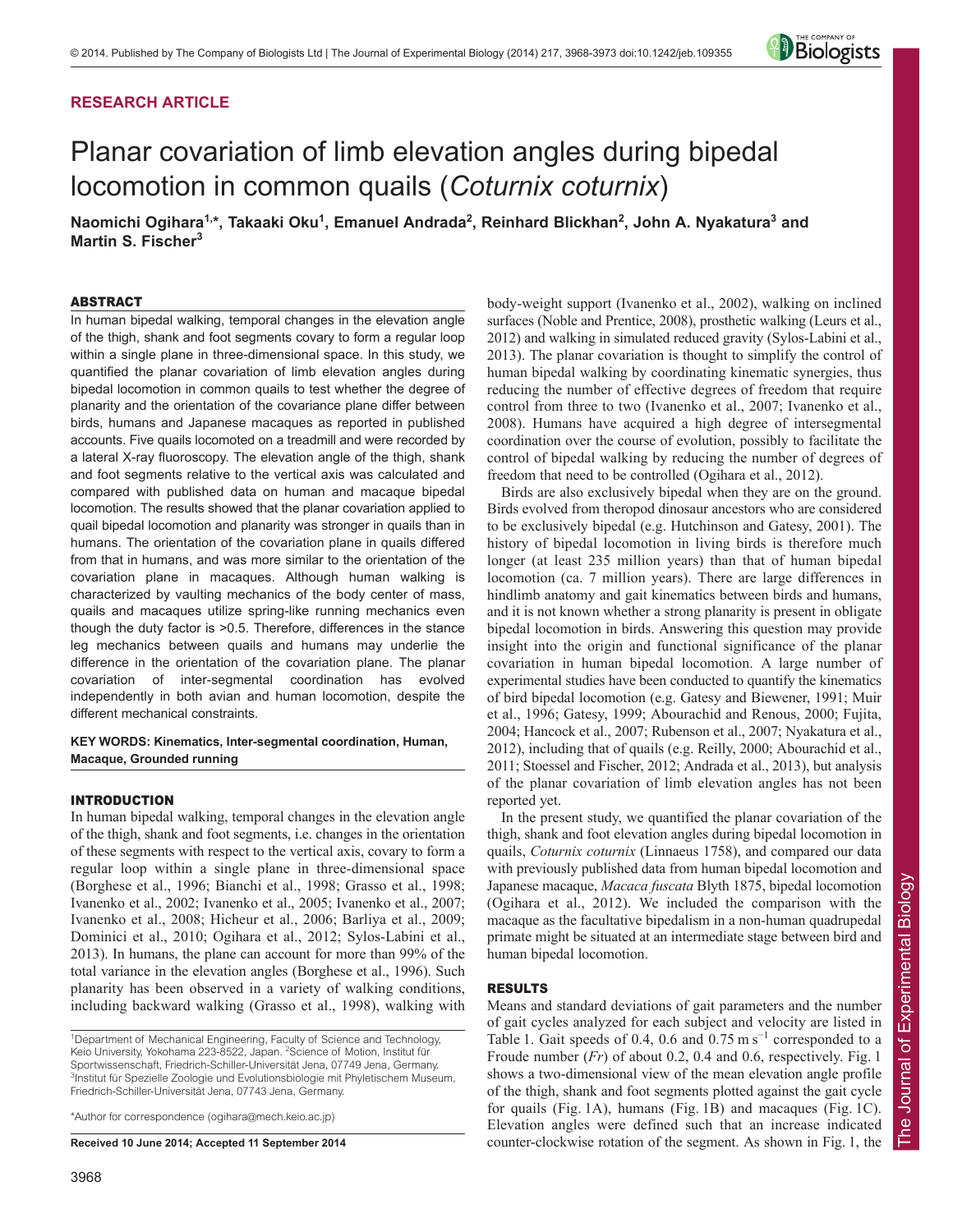|                       | List of symbols and abbreviations                                                                                                                                       |
|-----------------------|-------------------------------------------------------------------------------------------------------------------------------------------------------------------------|
| CoM                   | body center of mass                                                                                                                                                     |
| Fr                    | Froude number                                                                                                                                                           |
| r                     | correlation coefficient                                                                                                                                                 |
|                       | $u_{it}$ , $u_{is}$ and $u_{it}$ direction cosines of the <i>i</i> th eigenvector with the positive axis<br>of the thigh, shank and foot elevation angles, respectively |
| $\Delta \varphi_{FS}$ | phase shift in elevation angle between the foot and the shank                                                                                                           |
| $\Delta \phi_{ST}$    | phase shift in elevation angle between the shank and the thigh                                                                                                          |

elevation angle profiles of quails resembled those of macaques more than they resembled those of humans. Specifically, the shank elevation angle was smaller in quails and macaques than in humans, and the foot elevation angle decreased soon after foot contact in quails and macaques but remained almost constant until the midstance phase in humans. The thigh elevation angle was much larger in quails than in humans and macaques, and the range of motion was much smaller, indicating that the thigh segment was situated in a more pronograde (horizontal) posture and the orientation was relatively unchanged throughout the gait cycle in quail bipedal locomotion.

Fig. 2 shows a three-dimensional view of the elevation angles of two quails (subjects 1 and 2) locomoting at 0.4, 0.6 and 0.75 m s<sup>-1</sup> (*Fr*≈0.2, 0.4 and 0.6, respectively), one human locomoting at  $6 \text{ km h}^{-1}$  (1.7 m s<sup>-1</sup>, *Fr*=0.33) and one macaque locomoting at 4 km h<sup>-1</sup> (1.1 m s<sup>-1</sup>, *Fr*=0.4). The trajectories progress in the counterclockwise direction and foot contact corresponds to the top of the loops. The best-fitted planes of the corresponding loop trajectories are also illustrated. Table 2 presents the eigenvectors of the covariance matrix of the elevation angles plotted in Fig. 2 and the percentage variance accounted for by each eigenvector. In quails, the variance accounted for by the first and second eigenvectors was larger than 99% for all subjects and all speeds, indicating that planar coupling of limb segment motions was present during bipedal locomotion in quails. The percentage variance of the third eigenvector (residual variance not accounted for by planar regression) was significantly higher in quails (>99.5%) than in humans (98.2–99.3%; *P*<0.01 for all combinations), indicating that planar covariation of limb segment motion in quails was more tightly coupled than that in humans; but that in macaques was comparatively weaker (<98.6%) (Ogihara et al., 2012). The orientation of the best-fitting plane of the loop trajectories was substantially different in quails and humans, but similar in quails and macaques (Fig. 2, Table 2) (Ogihara et al., 2012). Comparisons of eigenvectors for quail, human and macaque locomotion indicated that the first eigenvector was similar in all three species (Table 2) (Ogihara et al., 2012). However, the direction cosines of the second eigenvector were significantly different between quails and humans (*P*<0.001 for all combinations), resulting in a difference in the plane orientation between the two species. The change in plane orientation with increasing speed was very small in both quails and humans (Bianchi et al., 1998; Ivanenko et al., 2008).

In quails, the mean percentage variance accounted for by the first and second eigenvectors was  $\sim 89-92\%$  and  $8-11\%$ , respectively (Table 2). The corresponding values are 84–90% and 9–15% in humans and 92–93% and 5–6% in macaques (Ogihara et al., 2012). The values of quail bipedal locomotion were therefore intermediate between those of human and macaque bipedal locomotion.

Correlation coefficients and phase shifts between pairs of elevation angles are presented in Table 3. The correlation between foot and shank elevation angles was significantly smaller in quail bipedal locomotion (0.76–0.83) than in both macaque (0.88–0.91) and human (0.94–0.97) bipedal locomotion (*P*<0.001 for all combinations), indicating that the strong correlation between foot and shank elevation angles observed in humans (Hicheur et al., 2006) was not observed in quails. However, the correlation between thigh and foot elevation angles was significantly larger in quail (0.85–0.95) and macaque (0.76–0.92) bipedal locomotion than in human bipedal locomotion (0.24–0.58; *P*<0.001 for all combinations), and the correlation between shank and thigh elevation angles was significantly larger in quail (0.61–0.87) and macaque (0.77–0.82) bipedal locomotion than in human bipedal locomotion (0.49–0.69; *P*<0.001 for all combinations).

The phase shift in elevation angle between the foot and the shank ( $\Delta \varphi_{FS}$ ) and between the shank and the thigh ( $\Delta \varphi_{ST}$ ) are both positive in human and macaque bipedal locomotion (Ogihara et al., 2012), indicating that the phase of the shank and the phase of the thigh always precede those of the foot and shank, respectively. However, in quail bipedal locomotion,  $\Delta \varphi_{FS}$  was negative, indicating that the phase of the foot preceded that of the shank. However, the magnitude of the phase shift between the foot and the shank in quail bipedal locomotion (13–27 deg) was similar to that of macaque and human bipedal locomotion (6–20 deg), indicating that the phase difference between the foot and shank elevation angles was fairly similar across the three species. By contrast,  $\Delta \varphi_{ST}$  in quail bipedal locomotion (3–27 deg) was similar to that in macaque bipedal locomotion (7–18 deg) but significantly smaller than that in human bipedal locomotion (35–50 deg; *P*<0.001 for all combinations). Therefore, fluctuations in the elevation angles of the three segments differed to a lesser extent in quail locomotion than in human walking.

## **DISCUSSION**

This study demonstrates that a strong planar constraint of intersegmental coordination is present during bipedal locomotion in quails. Moreover, the degree of planarity of the three-dimensional

| Table 1. Cycle duration, duty ratio and Froude number (Fr) of bipedal locomotion in quails |
|--------------------------------------------------------------------------------------------|
|--------------------------------------------------------------------------------------------|

| Quail ID | Mass $(q)$ | Sex | Belt speed<br>$(m s^{-1})$ | N  | Cycle duration<br>(s) | Stance duration<br>$(\mathsf{s})$ | Duty ratio       | Effective leg<br>length $(m)$ | Fr   |
|----------|------------|-----|----------------------------|----|-----------------------|-----------------------------------|------------------|-------------------------------|------|
|          | 220        |     | 0.40                       | 10 | $0.37 \pm 0.020$      | $0.26 \pm 0.016$                  | $0.71 \pm 0.029$ | 0.096                         | 0.17 |
|          |            |     | 0.60                       | 10 | $0.31 \pm 0.010$      | $0.21 \pm 0.017$                  | $0.69 \pm 0.040$ | 0.097                         | 0.38 |
|          |            |     | 0.75                       | 10 | $0.28 + 0.004$        | $0.17 \pm 0.007$                  | $0.60 \pm 0.024$ | 0.090                         | 0.64 |
| 2        | 202        |     | 0.40                       | 10 | $0.36 \pm 0.014$      | $0.24 \pm 0.018$                  | $0.67 \pm 0.031$ | 0.092                         | 0.18 |
|          |            |     | 0.60                       | 10 | $0.30\pm0.027$        | $0.19 \pm 0.020$                  | $0.63 \pm 0.028$ | 0.088                         | 0.42 |
|          |            |     | 0.75                       | 10 | $0.26 \pm 0.015$      | $0.16 \pm 0.016$                  | $0.61 \pm 0.032$ | 0.088                         | 0.65 |
| 5        | 204        | M   | 0.40                       | 10 | $0.39 \pm 0.013$      | $0.25 \pm 0.013$                  | $0.63 \pm 0.023$ | 0.085                         | 0.19 |
|          |            |     | 0.60                       | 9  | $0.33 \pm 0.017$      | $0.18 + 0.023$                    | $0.55 \pm 0.046$ | 0.087                         | 0.42 |
| 8        | 202        | M   | 0.60                       | 10 | $0.31 \pm 0.006$      | $0.20 \pm 0.009$                  | $0.66 \pm 0.022$ | 0.088                         | 0.44 |
| 9        | 225        | M   | 0.40                       | 8  | $0.42 \pm 0.027$      | $0.30 \pm 0.023$                  | $0.71 \pm 0.012$ | 0.085                         | 0.19 |
|          |            |     |                            |    |                       |                                   |                  |                               |      |

Cycle duration, stance duration and duty ratio are all means ± s.d. *N*, number of gait cycles.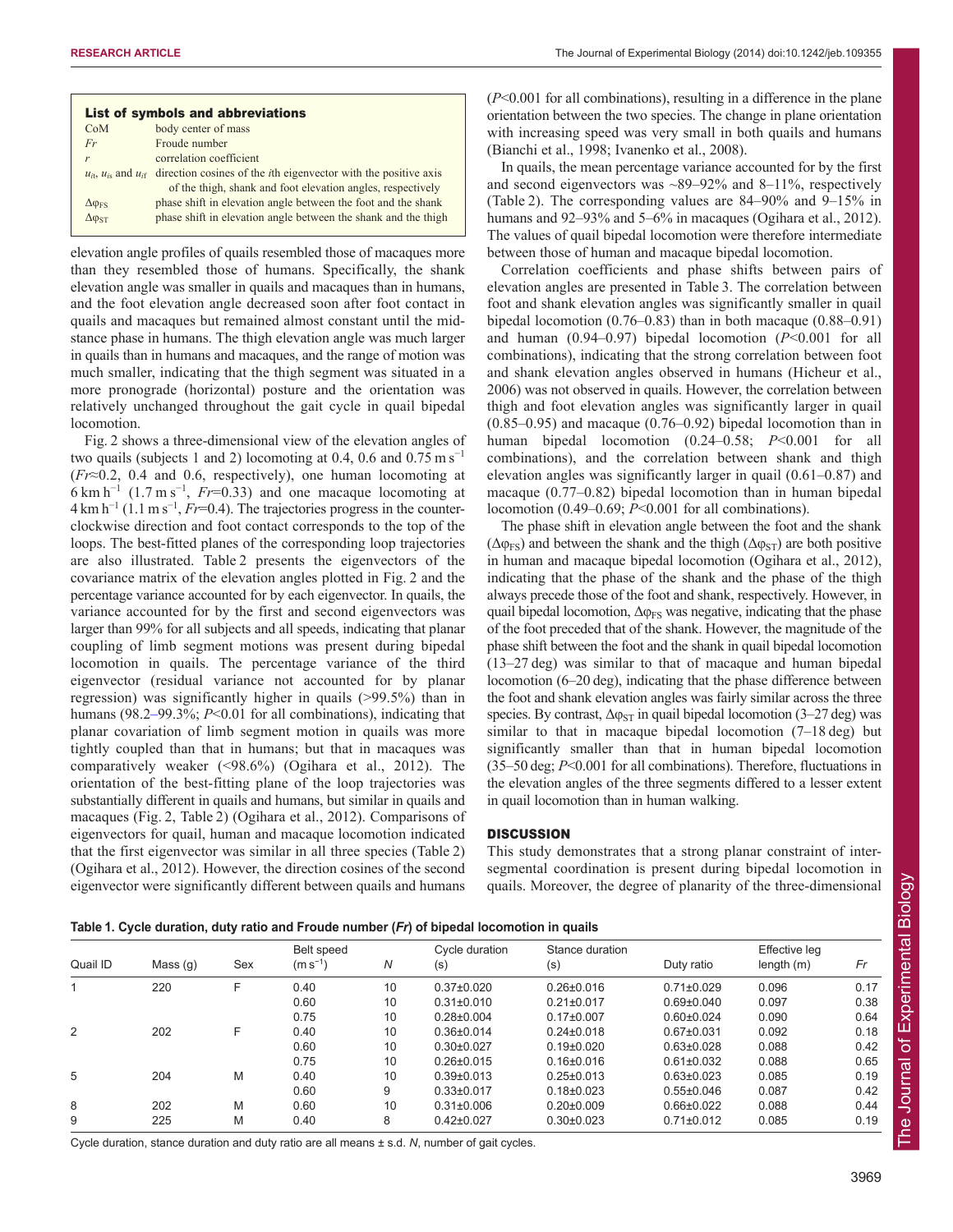

## **Fig. 1. Elevation angle profiles during bipedal locomotion in quails, humans and macaques.** (A) Mean elevation angle profiles during bipedal locomotion in quails. Curves were averaged across all cycles for each subject and each speed (*N*=4 subjects for 0.4 m s<sup>−</sup><sup>1</sup> , *Fr*=0.2; *N*=4 subjects for 0.6 m s<sup>−</sup><sup>1</sup> , *Fr*=0.4; and *N*=2 subjects for 0.75 m s<sup>−</sup><sup>1</sup> , *Fr*=0.6). 0%, right foot contact; 100%, next foot contact of the same limb. Solid lines, foot; dotted lines, shank; dashed lines, thigh. (B,C) Mean elevation angle profiles during human bipedal locomotion at 6 km h<sup>−</sup><sup>1</sup> (1.7 m s<sup>−</sup><sup>1</sup> , *Fr*=0.33; B) and Japanese macaque bipedal locomotion at 4 km h<sup>−</sup><sup>1</sup> (1.1 m s<sup>−</sup><sup>1</sup> , *Fr*=0.4; C) are presented for comparison [data obtained from Ogihara et al. (Ogihara et al., 2012)]. The change in elevation angle with speed is much smaller than inter-species differences (Ogihara et al., 2012). Arrows indicate time of foot off.

trajectory of the elevation angles accounted for >99.5% of the total variance in quail bipedal locomotion, which is significantly higher than that in human locomotion. In humans, the planar covariation of inter-segmental coordination is thought to be a consequence of the central nervous system controlling the kinematics of the limb end point using two global variables (orientation and length of the main axis of the limb), thus reducing the number of effective degrees of freedom that require control from three to two (Ivanenko et al., 2007; Ivanenko et al., 2008). Our results suggest that quail bipedal locomotion is controlled in a similar manner.

However, the way quails achieve this planarity appears to be completely different from the approach in humans. In human locomotion, the foot elevation angle is fairly constant during the mid-stance phase because the foot remains in contact with the ground. This characteristic foot elevation angle profile is strongly correlated with the shank elevation angle profile (*r*=0.94–0.97) (Ogihara et al., 2012), resulting in planar constraint of the intersegmental coordination (Hicheur et al., 2006). By contrast, the foot elevation angle in quail bipedal locomotion was similar to that in macaque bipedal and quadrupedal (Courtine et al., 2005) locomotion, and started to decrease soon after foot–ground contact. The correlation between the foot and shank elevation angles was much lower than that in humans. The strong planar constraint of the inter-segmental coordination in quail bipedal locomotion emerged mainly because of the small range of the thigh elevation angle. Hence, the direct cosine of the third eigenvector  $(u_{3t})$  was nearly equal to −1. The quails therefore achieved a high planarity of intersegmental coordination mainly by restraining the thigh movement with respect to the gravity axis. Furthermore, in quail locomotion,

the foot and thigh elevation angles are more strongly correlated (0.85–0.95). This may suggest that the shank segment, but not the thigh segment (Hicheur et al., 2006), is more independently controlled in quail locomotion.

The spatial orientation of the covariation plane also differed between quails and humans, reflecting the difference in the strategy used to achieve high planarity. In both quails and humans (and also in macaques), the signs of the direct cosines of the first eigenvector,  $u_{1t}$ ,  $u_{1s}$  and  $u_{1f}$  (where subscripts t, s and f represent thigh, shank and foot, respectively), were all positive and the first eigenvector was directed in nearly the same direction in all three species. The eigenvector represents the mode shape of oscillation of the three elevation angles. Therefore, the first eigenvector represents the basic back-and-forth movement of the entire limb during bipedal locomotion, and this is common for all three species. However, the direction of the second eigenvector was different in quails and humans, resulting in different planar orientation. In humans, the main oscillation mode represented by the second eigenvector was an out-of-phase oscillation of the thigh and foot elevation angle, but in quails and macaques it was an out-of-phase oscillation of the shank and foot elevation angle (Table 2) (Ogihara et al., 2012). This resulted in different planar orientation between quails and humans. The elevation angle profiles in the swing phase (the final 40% of the gait cycle) represent similar in-phase movement of the three segments for all three species. Therefore, the difference in the oscillation pattern of the elevation angles represented by the second eigenvector is probably more related to a difference in the limb kinematics in the stance phase than to any differences in the swing phase.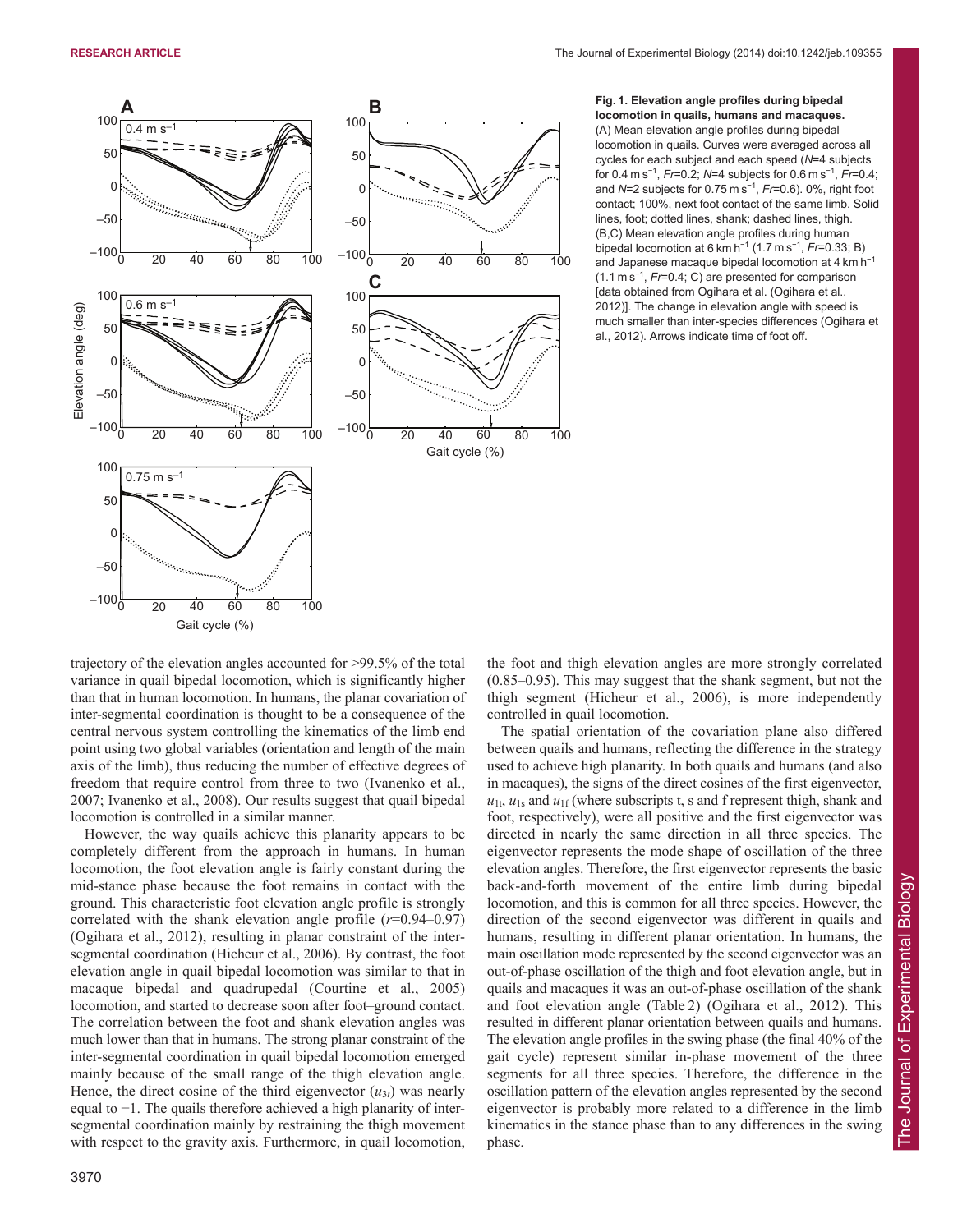–40

–40

0

80

80

40



**Fig. 2. Planar covariation of elevation angles during bipedal locomotion in quails, humans and macaques.** (A) The mean thigh, shank and foot elevation angles for two quails (ID1 and ID2) locomoting at three different speeds (ID1: 0.4 m s<sup>−</sup><sup>1</sup> , *Fr*=0.17; 0.6 m s<sup>−</sup><sup>1</sup> , *Fr*=0.38; and 0.75 m s<sup>-1</sup>, *Fr*=0.64; and ID2: 0.4 m s<sup>-1</sup>, *Fr*=0.18; 0.6 m s<sup>−</sup><sup>1</sup> , *Fr*=0.42; and 0.75 m s<sup>-1</sup>, *Fr*=0.65). The best-fitted planes of the corresponding loop trajectories and the eigenvectors are included. The first, second and third eigenvectors are drawn in purple, green and blue, respectively. Trajectories progress counter-clockwise. The mean value of each angular coordinate has not been subtracted from the data to illustrate the differences in mean elevation angles. (B,C) Typical three-dimensional plots of human bipedal locomotion at 6 km h<sup>-1</sup> (1.7 m s<sup>-1</sup>, *Fr*=0.33; B) and Japanese macaque bipedal locomotion at 4 km h<sup>−</sup><sup>1</sup> (1.1 m s<sup>−</sup><sup>1</sup> , *Fr*=0.4; C) are presented for comparison [data obtained from Ogihara et al. (Ogihara et al., 2012)].

In human locomotion, the body center of mass (CoM) vaults over the relatively stiff supporting leg, being elevated at the mid-stance phase and lowered in the double-support phase. Horizontal velocity reaches minimum at the mid-stance phase and is maximum in the double-support phase, and potential and kinetic energy therefore fluctuate out of phase, resulting in high walking efficiency. This mutual exchange of two types of mechanical energy is called the inverted-pendulum mechanism and is considered the fundamental mechanism of energy conservation in human bipedal locomotion (Cavagna et al., 1977; Ortega and Farley, 2005; Massaad et al., 2007). The characteristic two-peaked profile of the vertical ground reaction force in human locomotion is linked to the vertical oscillation of the CoM and hence to the efficient utilization of pendular mechanics (Cavagna et al., 1977). It has been suggested

that the quail adopts grounded running, i.e. bipedal gait, utilizing spring-like running mechanics, even though the duty factor is  $>0.5$ (Reilly, 2000). Andrada et al. (Andrada et al., 2013) found that the percentage congruity (Ahn et al., 2004) between the potential and kinetic energy in quail bipedal locomotion was >50% if velocity was  $>0.5 \text{ m s}^{-1}$ , indicating that quails utilized spring-like running mechanics rather than pendular mechanics even at relatively low speeds because their legs are relatively more compliant than human legs (Andrada et al., 2013). It has recently been suggested that macaques also utilize running mechanics in bipedal gait because of their compliant limb morphology (Ogihara et al., 2010). The vertical ground reaction force profile of macaque bipedal locomotion has a single peak, with the peak appearing relatively early in the stance phase (Ogihara et al., 2007; Ogihara et al., 2010). This force profile

| Table 2. Eigenvectors of the covariance matrix of elevation angles and corresponding percentage variance |  |  |  |  |
|----------------------------------------------------------------------------------------------------------|--|--|--|--|
|                                                                                                          |  |  |  |  |

| Quail ID | Belt speed<br>$(m s^{-1})$ | 1st eigenvector |             |             | 2nd eigenvector |             |             | 3rd eigenvector |             |             | % Variance     |                |               |  |
|----------|----------------------------|-----------------|-------------|-------------|-----------------|-------------|-------------|-----------------|-------------|-------------|----------------|----------------|---------------|--|
|          |                            | $U_{\dagger}$   | $U_{\rm S}$ | $U_{\rm f}$ | $U_{\dagger}$   | $U_{\rm S}$ | $U_{\rm f}$ | $U_{\dagger}$   | $U_{\rm S}$ | $U_{\rm f}$ | $i=1$          | $i=2$          | $i=3$         |  |
| 1        | 0.4                        | 0.137           | 0.580       | 0.801       | 0.116           | $-0.813$    | 0.568       | $-0.982$        | $-0.014$    | 0.180       | 88.9±3.8       | $10.8 \pm 3.8$ | $0.3{\pm}0.1$ |  |
| 2        |                            | 0.148           | 0.526       | 0.836       | 0.168           | $-0.845$    | 0.501       | $-0.970$        | $-0.067$    | 0.213       | $90.6 \pm 0.7$ | $8.8 \pm 0.4$  | $0.6 + 0.3$   |  |
| 5        |                            | 0.164           | 0.549       | 0.819       | 0.008           | $-0.831$    | 0.555       | $-0.986$        | 0.084       | 0.140       | $91.6 \pm 0.8$ | $8.2 \pm 0.8$  | $0.1 \pm 0.1$ |  |
| 9        |                            | 0.172           | 0.592       | 0.787       | 0.169           | $-0.805$    | 0.568       | $-0.970$        | $-0.035$    | 0.238       | $91.7 \pm 0.6$ | $8.0 + 0.7$    | $0.3{\pm}0.1$ |  |
|          | 0.6                        | 0.164           | 0.526       | 0.834       | 0.083           | $-0.849$    | 0.518       | $-0.981$        | 0.016       | 0.183       | $90.5 \pm 1.6$ | $9.2 \pm 1.6$  | $0.2{\pm}0.1$ |  |
| 2        |                            | 0.137           | 0.547       | 0.824       | 0.066           | $-0.833$    | 0.539       | $-0.982$        | 0.021       | 0.151       | $90.8 + 2.4$   | $8.9 \pm 2.3$  | $0.3 \pm 0.2$ |  |
| 5        |                            | 0.164           | 0.530       | 0.831       | 0.028           | $-0.844$    | 0.533       | $-0.985$        | 0.064       | 0.154       | $90.8 \pm 1.0$ | $9.0 \pm 1.0$  | $0.2 \pm 0.2$ |  |
| 8        |                            | 0.173           | 0.552       | 0.815       | 0.001           | $-0.827$    | 0.561       | $-0.984$        | 0.096       | 0.144       | $89.6 \pm 1.2$ | $10.3 + 1.1$   | $0.1 \pm 0.1$ |  |
| 1        | 0.75                       | 0.191           | 0.501       | 0.844       | 0.056           | $-0.863$    | 0.499       | $-0.978$        | 0.048       | 0.193       | $90.5 \pm 1.0$ | $9.1 \pm 0.9$  | $0.4{\pm}0.1$ |  |
| 2        |                            | 0.155           | 0.514       | 0.843       | $-0.011$        | $-0.850$    | 0.521       | $-0.985$        | 0.092       | 0.127       | $89.9 \pm 1.3$ | $9.8 + 1.3$    | $0.3 \pm 0.3$ |  |

See Table 2 in Ogihara et al. (Ogihara et al., 2012) for comparisons with human and macaque data. For eigenvectors  $u_t$ ,  $u_s$  and  $u_f$ , subscripts t, s and f represent thigh, shank and foot, respectively.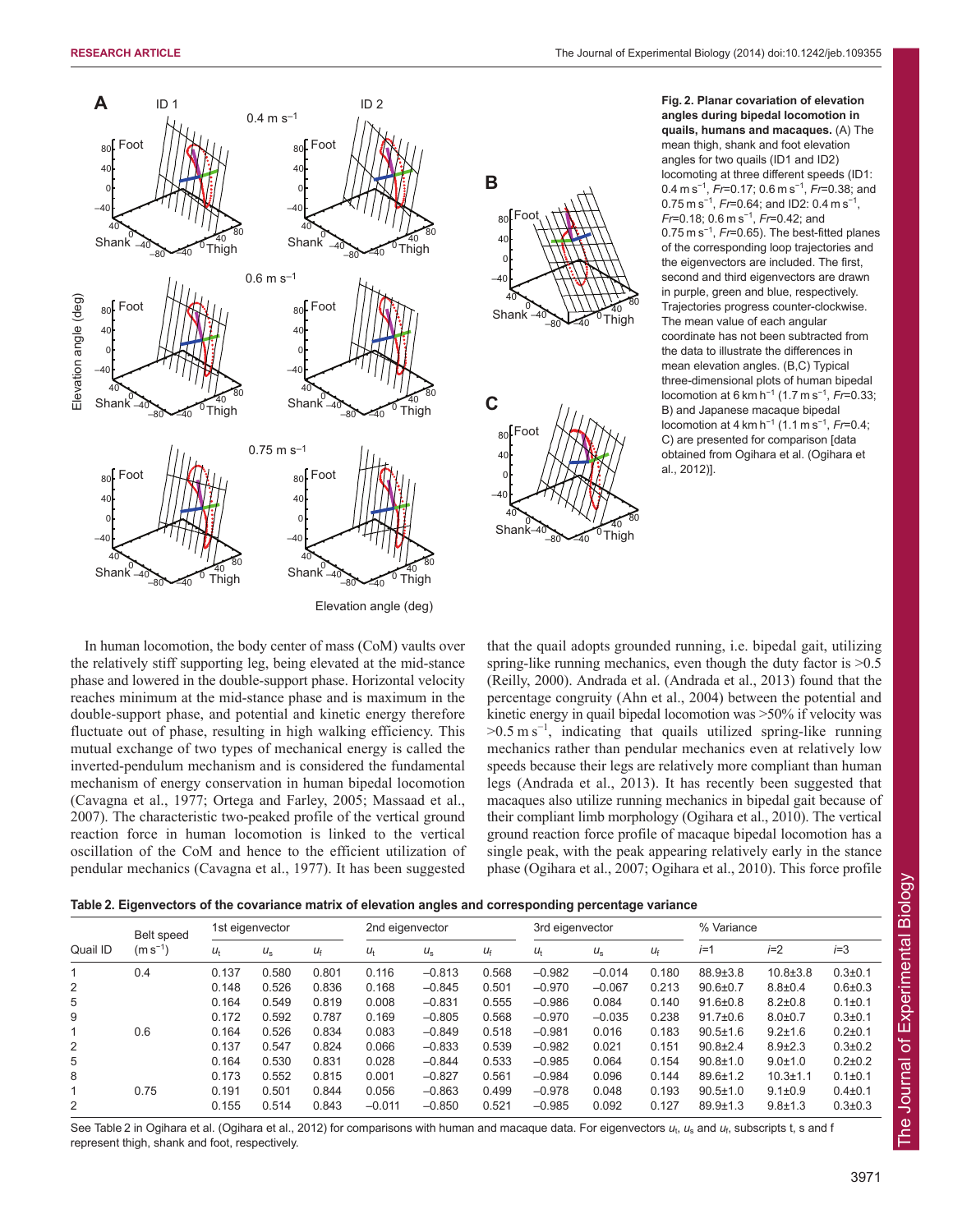| Quail ID       | Belt speed $(m s^{-1})$ | $r_{FS}$          | $r_{ST}$          | $r_{\text{FT}}$   | $\Delta \phi_{FS}$ | $\Delta \phi_{\rm ST}$ |
|----------------|-------------------------|-------------------|-------------------|-------------------|--------------------|------------------------|
|                | 0.4                     | $0.767 \pm 0.068$ | $0.673 \pm 0.132$ | $0.905 \pm 0.047$ | $-25.1\pm6.6$      | $20.8 \pm 17.3$        |
| 2              |                         | $0.796 \pm 0.014$ | $0.613 \pm 0.150$ | $0.852 \pm 0.116$ | $-18.6+4.0$        | $26.6 \pm 25.4$        |
| 5              |                         | $0.808 \pm 0.021$ | $0.868 \pm 0.044$ | $0.951 \pm 0.020$ | $-18.1\pm 6.4$     | $9.2 \pm 10.1$         |
| 9              |                         | $0.830\pm0.014$   | $0.752\pm0.039$   | $0.947 \pm 0.018$ | $-13.1 \pm 3.6$    | $19.6 + 8.8$           |
|                | 0.6                     | $0.783 \pm 0.034$ | $0.766 \pm 0.079$ | $0.944\pm0.023$   | $-19.2+4.4$        | $12.0 + 6.4$           |
| 2              |                         | $0.798 \pm 0.047$ | $0.731 \pm 0.121$ | $0.864 \pm 0.138$ | $-19.2+6.8$        | $8.6 \pm 21.2$         |
| 5              |                         | $0.788 \pm 0.022$ | $0.826 \pm 0.050$ | $0.942 \pm 0.042$ | $-18.3+4.9$        | $13.6 \pm 10.1$        |
| 8              |                         | $0.766 \pm 0.022$ | $0.867 \pm 0.033$ | $0.947 \pm 0.018$ | $-27.0+4.1$        | $14.7 \pm 3.8$         |
|                | 0.75                    | $0.775 \pm 0.019$ | $0.777 \pm 0.065$ | $0.930\pm0.020$   | $-24.2+3.7$        | $12.4 + 5.7$           |
| $\overline{2}$ |                         | $0.764 \pm 0.028$ | $0.822 \pm 0.034$ | $0.904 \pm 0.064$ | $-18.5 \pm 3.8$    | $3.0 \pm 12.4$         |

| Table 3. Correlation coefficients (r) and phase shifts ( $\Delta\varphi$ ) between pairs of elevation angles |  |  |  |  |  |
|--------------------------------------------------------------------------------------------------------------|--|--|--|--|--|
|                                                                                                              |  |  |  |  |  |

Subscripts FS, ST and FT denote elevation angles between foot and shank, shank and thigh, and foot and thigh, respectively. *r* and φ data are means ± s.d. See Table 3 in Ogihara et al. (Ogihara et al., 2012) for comparisons with human and macaque data.

is very similar to that of quail ground running (Andrada et al., 2013), suggesting that macaques and quails both utilize spring-like running mechanics rather than pendular mechanics during bipedal gait. The difference in the orientation of the covariance plane could thus be attributable to a difference in the stiffness of the stance leg, and hence to the biomechanical principles utilized during bipedal locomotion (Cappellini et al., 2010). Furthermore, in humans the trunk orientation is almost vertical (orthograde) and the CoM is positioned above the hip joint. In contrast, in quails the trunk orientation is almost horizontal (pronograde) and the CoM is located anterior to the hip joint. This difference in the mechanical characteristics between humans and quails could also account for the difference in the limb kinematics and hence the orientation of the covariance plane.

It is not clear whether the planar covariation of inter-segmental coordination reflects mainly biomechanical factors or the underlying neural control strategy (Hicheur et al., 2006; Ivanenko et al., 2008; Barliya et al., 2009; Ogihara et al., 2012). The results of the present study suggest that, in quail bipedal locomotion, the planar covariance of segment elevation angles was realized by restraining the movement of the thigh segment. It is currently unclear whether the restrained movement of the thigh segment occurs as a result of neuronal control or biomechanical constraint. However, even if the kinematic constraint may have originated from biomechanical factors, such coordinated kinematic synergies could certainly be exploited by the nervous system for control of locomotion. It is of high interest that two extant habitual bipedal species both exhibited strong planar constraint of the inter-segmental coordination during bipedal locomotion, even though they substantially differ in evolutionary history and musculoskeletal anatomy. The convergent evolution of human and avian bipedalism strongly supports the functional significance of the planar kinematic synergies for control of locomotion, regardless of whether it reflects simplified neuronal control or biomechanical constraint.

## MATERIALS AND METHODS

Five adult common quails (*C. coturnix*) locomoted on a treadmill at 0.4, 0.6 and 0.75 m s<sup>−</sup><sup>1</sup> and were recorded using X-ray cineradiography (Neurostar, Siemens, Erlangen, Germany) at the Institut für Spezielle Zoologie und Evolutionsbiologie mit Phyletischem Museum, Germany. Xray recordings were taken from the lateral projection. The tube voltage, current and sampling frequency were 40 kV, 53 mA and 500 Hz, respectively. From the motion images, well-recorded bipedal sequences were extracted and corrected for distortion prior to analysis. Five landmarks (hip joint, knee joint, intertarsal joint, tarsometatarsophalangeal joint and tip of middle toe; Fig. 3) on the right-hand side of the body were manually digitized on at least every tenth frame using SimiMotion software (Simi Reality Systems, Unterschleißheim, lift-off to ensure that the kinematics were precisely captured. Kinematic analysis based on the X-ray fluoroscopic system is confirmed to be more accurate than the conventional external marker-based approach as the Xray fluoroscopy allows direct identification of the joint positions and avoids errors introduced by skin movement (Bauman and Chang, 2010). The change in position of each coordinate over time was low-pass filtered at 21 Hz using a zero-phase shift digital low-pass filter. Cycle duration, stance phase duration (foot contact time) and duty factor (stance phase duration/cycle duration) of each digitized cycle were calculated from the recorded data. Gait cycles in which the birds moved too slow or too fast relative to the belt speed were excluded from the analyses. Two subjects (1 and 2) locomoted on the treadmill at all three speeds and the other three subjects locomoted at one or two of the three speeds: subject 5 locomoted at 0.4 and 0.6 m s<sup>-1</sup>, subject 8 locomoted only at 0.6 m s<sup>-1</sup> and subject 9 locomoted only at  $0.4 \text{ m s}^{-1}$  (Table 1). Elevation angles of the thigh (femur), shank (tibiotarsus) and foot

Germany). More frames were digitized around the time of touch-down and

(tarsometatarsus) segments were calculated as the angles of the corresponding limbs with respect to the vertical axis (Fig. 3). Calculated angle profiles were interpolated over the cycle duration to fit a 100-point time base for normalization of the time. Time courses of the elevation angles were then plotted in a three-dimensional space and trajectories were fitted by a plane using a least-squares method (Borghese et al., 1996). For this purpose, principal component analysis of the covariance matrix of the elevation angles was performed using MATLAB (The MathWorks, Natick, MA, USA). As reported in prior studies, the covariance matrix based on non-normalized angles was used in the principal component analysis. The first two eigenvectors describe the best-fitting plane and the third vector represents the orientation of the plane. The direction cosines of the *i*th eigenvector with the positive axis of the thigh, shank and foot elevation angles are denoted as  $u_{it}$ ,  $u_{is}$  and  $u_{it}$ , respectively. These values were used to quantify the differences in directions of the eigenvectors. The variance accounted for by the *i*th eigenvector is expressed by its percentage variance;



**Fig. 3. Measurement of bipedal locomotion in quails.** (A) Twodimensional coordinates of five landmarks on the right leg were monitored using the X-ray fluoroscopic system. (B) Definition of elevation angles. Elevation angles increased during counter-clockwise rotation of the segment with respect to the vertical axis.